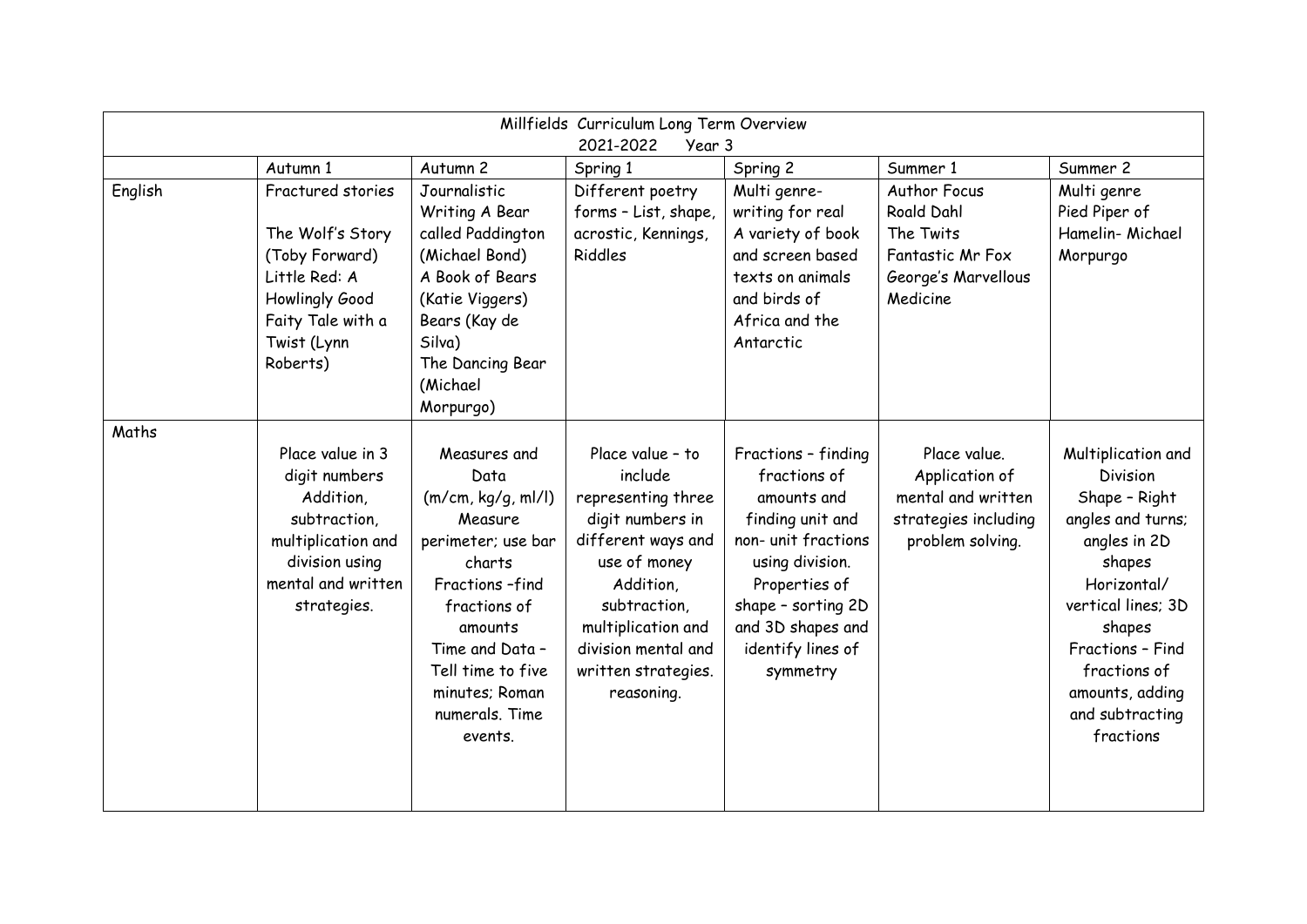| Science | Rocks                                   | Forces and                                                                                                                                            | Animals, including | Plants                                    | Light              |
|---------|-----------------------------------------|-------------------------------------------------------------------------------------------------------------------------------------------------------|--------------------|-------------------------------------------|--------------------|
|         |                                         | <b>Magnets</b>                                                                                                                                        | humans             |                                           |                    |
|         | Classify types of rock, compare and     |                                                                                                                                                       |                    | Name parts of a                           | Dark is absence of |
|         | group.                                  | Comparison of                                                                                                                                         | Animals including  | flowering plant.                          | light              |
|         |                                         | movement on                                                                                                                                           | humans need the    |                                           |                    |
|         | Understand how and why fossilisation    | different surfaces                                                                                                                                    | right types and    | Requirements of                           | Understand what    |
|         | takes place.                            |                                                                                                                                                       | amount of          | plants for life and                       | reflections are    |
|         |                                         | Identify magnetic                                                                                                                                     | nutrition and that | growth                                    |                    |
|         | Recognise that soils are made from      | materials                                                                                                                                             | it comes from      |                                           | Know how shadows   |
|         | rocks and organic matter                |                                                                                                                                                       | food               | Transportation of                         | are formed         |
|         |                                         | Magnets repel and                                                                                                                                     |                    | water within plants                       |                    |
|         |                                         | attract                                                                                                                                               | Identify that      |                                           |                    |
|         |                                         |                                                                                                                                                       | skeletons and      | Explore the part                          |                    |
|         |                                         | Describe magnets                                                                                                                                      | muscles are        | that flowers play in                      |                    |
|         |                                         | as having two poles.                                                                                                                                  | needed for         | the life cycle of                         |                    |
|         |                                         |                                                                                                                                                       | protection,        | flowering plants                          |                    |
|         |                                         |                                                                                                                                                       | movement and       |                                           |                    |
|         |                                         |                                                                                                                                                       | support.           |                                           |                    |
| History | The Stone Age                           |                                                                                                                                                       |                    |                                           |                    |
|         | Understand the chronology of the era    | The Roman Empire and its impact on                                                                                                                    |                    | A non-European society that contrasts     |                    |
|         | and the lifestyle of a Stone Age family | Britain.                                                                                                                                              |                    | with British History - Mayan Civilisation |                    |
|         | to the Iron Age                         | Romulus and Remus - the founding of<br>Rome.<br>Understand when/where the Romans<br>lived.<br>Invasion/settlement.<br>Roman Army - why so successful? |                    |                                           |                    |
|         | Study of a key historical figure - Mary |                                                                                                                                                       |                    |                                           |                    |
|         | Anning.                                 |                                                                                                                                                       |                    |                                           |                    |
|         |                                         |                                                                                                                                                       |                    |                                           |                    |
|         |                                         |                                                                                                                                                       |                    |                                           |                    |
|         |                                         |                                                                                                                                                       |                    |                                           |                    |
|         |                                         |                                                                                                                                                       |                    |                                           |                    |
|         |                                         |                                                                                                                                                       |                    |                                           |                    |
|         |                                         |                                                                                                                                                       |                    |                                           |                    |
|         |                                         |                                                                                                                                                       |                    |                                           |                    |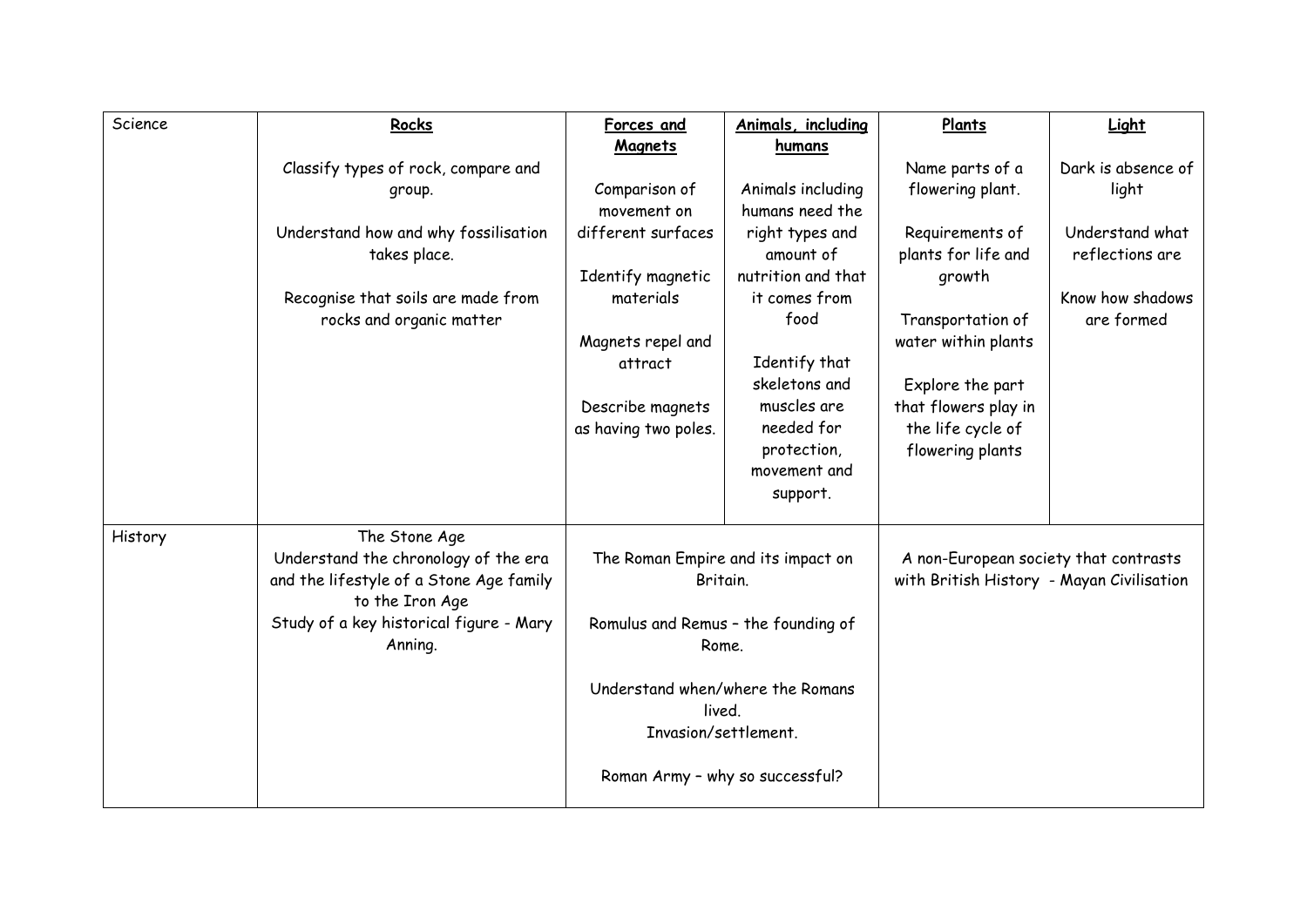|           |                                                        |                                                                                                                                          | Local history study                                                                             |                                                                                                                                                          |                                                                                                                                                         |                                                                                                                                                                                     |  |
|-----------|--------------------------------------------------------|------------------------------------------------------------------------------------------------------------------------------------------|-------------------------------------------------------------------------------------------------|----------------------------------------------------------------------------------------------------------------------------------------------------------|---------------------------------------------------------------------------------------------------------------------------------------------------------|-------------------------------------------------------------------------------------------------------------------------------------------------------------------------------------|--|
| Geography | Describe and understand key aspects of<br>Volcanoes    |                                                                                                                                          | Locate the<br>geographic zones<br>of the world                                                  | Describe and<br>understand key<br>aspects of<br>physical geography<br>including climate<br>zones and biomes                                              | Use maps and atlases<br>to locate the world's<br>countries (Italy,<br>South America,<br>Mexico) and<br>countries of<br>particular interest<br>to pupils | Understand<br>geographical<br>similarities and<br>differences<br>through the study<br>of the human and<br>physical geography<br>of a region or area<br>within South<br>America (Y3) |  |
| Computing | Online safety<br>Is the internet<br>safe to use?       | <b>Networks</b><br>[What is the<br>internet?]                                                                                            | Photographs/Image<br>editing<br>[Taking and sharing<br>photographs]<br>[Editing<br>photographs] | Touch Typing<br>PurpleMash -<br>2Type                                                                                                                    | Coding<br>2Code - Unit 3.1<br>PurpleMash                                                                                                                | Simulations and<br>Graphing<br>PurpleMash                                                                                                                                           |  |
| <b>RE</b> | Judaism -                                              | How do festivals and family life show<br>what matters to Jewish people?<br>How and why do people mark the<br>significant events of life? |                                                                                                 | Christianity and Islam -<br>How do festivals and worship show what<br>matters to Muslims?<br>Why do Christians call the day Jesus<br>died 'Good Friday'? |                                                                                                                                                         | Christianity -<br>What do Christians learn from the<br>Creation story?<br>What kind of world did Jesus want?                                                                        |  |
| Art       | Animals - (Drawing)<br>Renaissance - (Painting)        |                                                                                                                                          | Art Deco - (Collage)<br>Family Life - (Sculpture)                                               |                                                                                                                                                          | Abstract Art - (Printing)<br>Myths and Legends - (Digital)                                                                                              |                                                                                                                                                                                     |  |
| DT        | Photograph frames<br>Structures/Construction/Materials |                                                                                                                                          | Roman Chariots - Romans in Britain<br>Mechanics and materials                                   |                                                                                                                                                          | Seasonal Foods<br>Food                                                                                                                                  |                                                                                                                                                                                     |  |